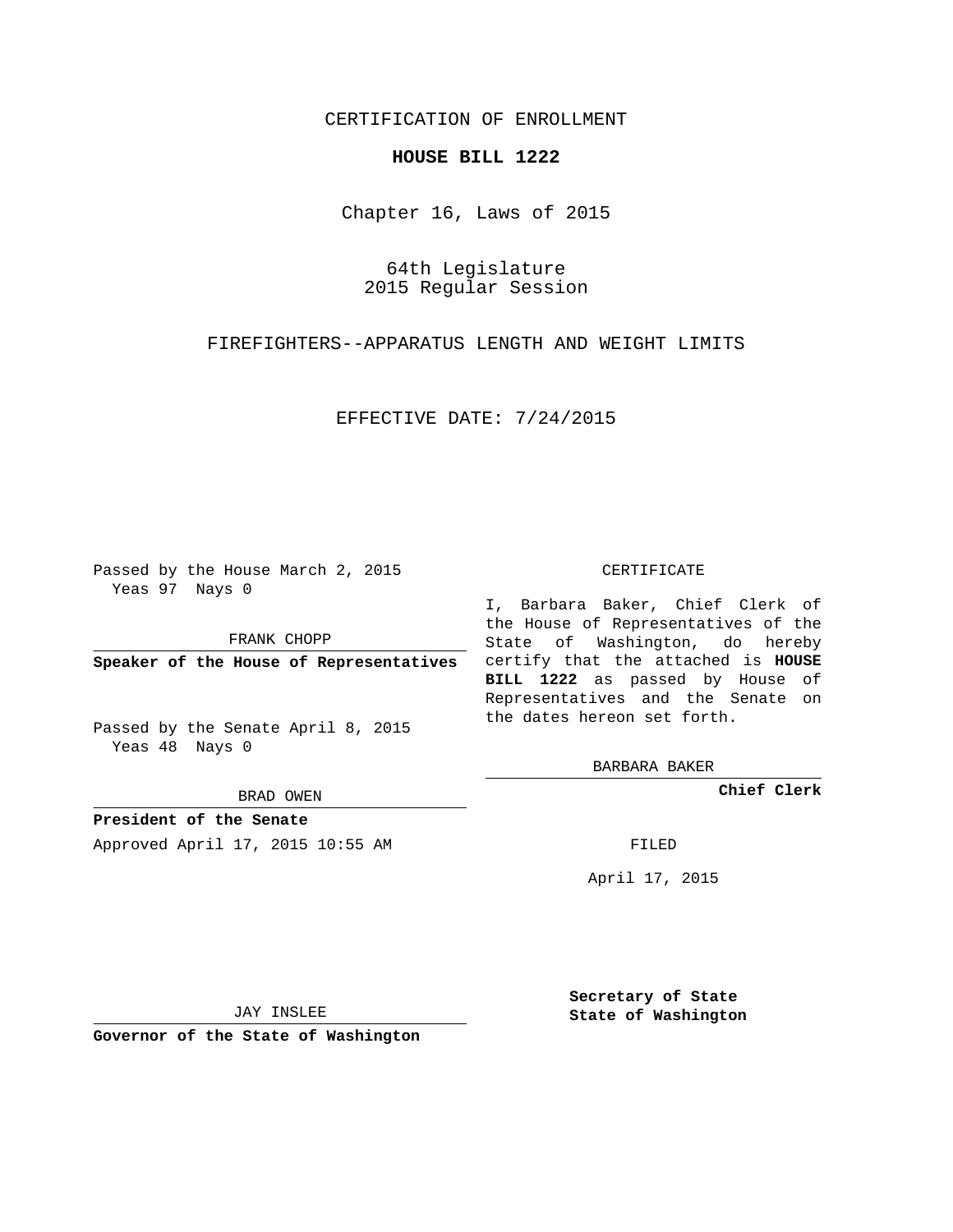## **HOUSE BILL 1222**

Passed Legislature - 2015 Regular Session

**State of Washington 64th Legislature 2015 Regular Session**

**By** Representatives McBride, Griffey, Clibborn, Orcutt, Van De Wege, Fey, Takko, Young, Sawyer, and Bergquist

Read first time 01/15/15. Referred to Committee on Transportation.

 AN ACT Relating to firefighting apparatus length and weight 2 limits; and amending RCW 46.44.190.

BE IT ENACTED BY THE LEGISLATURE OF THE STATE OF WASHINGTON:

 **Sec. 1.** RCW 46.44.190 and 2002 c 231 s 1 are each amended to 5 read as follows:

 (1) As used in this section, "firefighting apparatus" means a vehicle or combination of vehicles, owned by a regularly organized fire suppression agency, designed, maintained, and used exclusively for fire suppression and rescue or for fire prevention activities. These vehicles and associated loads or equipment are necessary to protect the public safety and are considered nondivisible loads. A vehicle or combination of vehicles that is not designed primarily for fire suppression including, but not limited to, a hazardous materials response vehicle, bus, mobile kitchen, mobile sanitation facility, and heavy equipment transport vehicle is not a firefighting apparatus 16 for purposes of this section.

 (2) Firefighting apparatus must comply with all applicable federal and state vehicle operating and safety criteria, including rules adopted by agencies within each jurisdiction.

 (3) All owners and operators of firefighting apparatus shall comply with current information, provided by the department,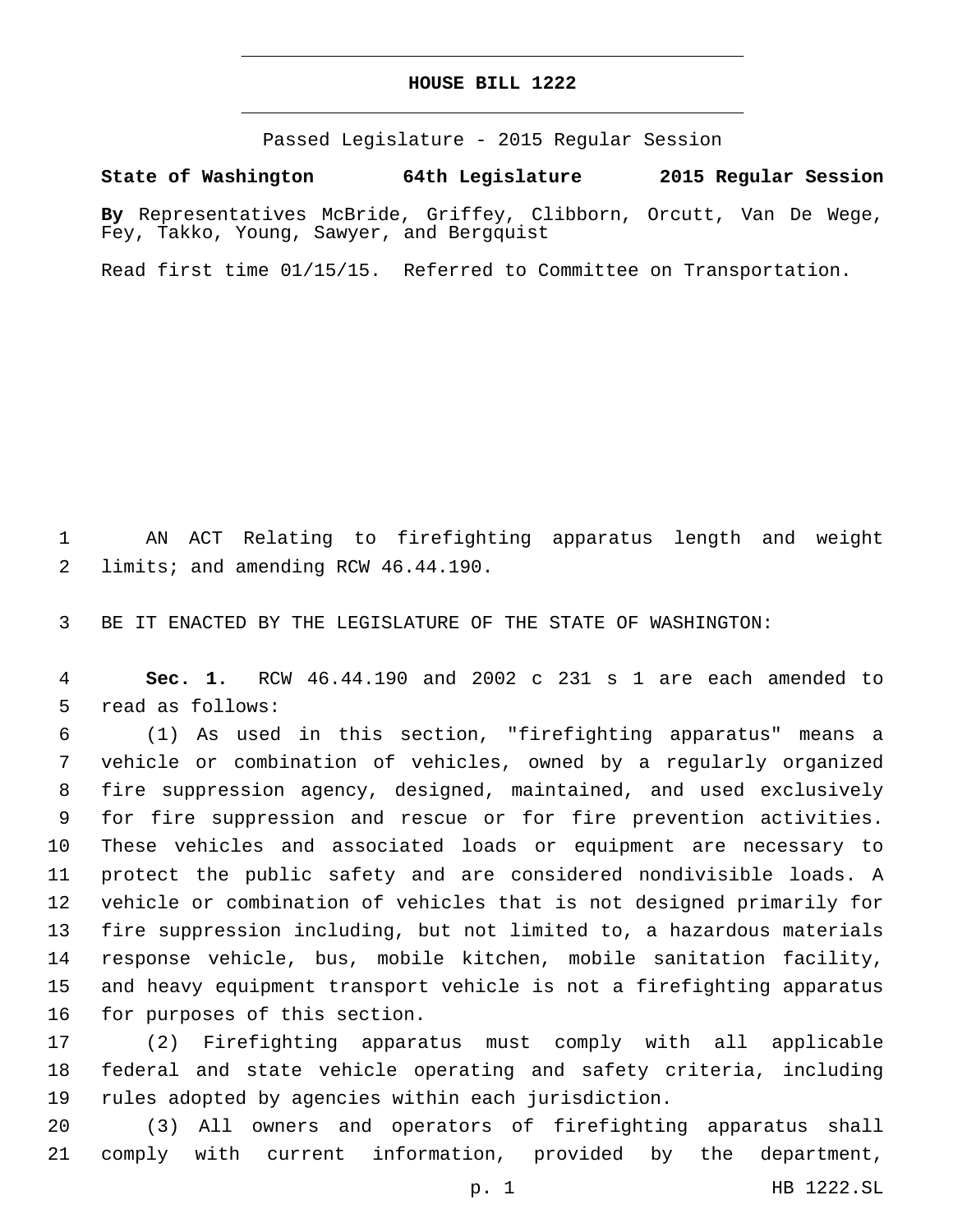regarding the applicable load restrictions of state and local bridges within the designated fire service area, including any automatic or 3 mutual aid agreement areas.

 (4) Firefighting apparatus operating within a fire district or municipal department boundary of the owner of the apparatus, including any automatic or mutual aid agreement areas, may operate 7 without a permit if:

8 (a) The weight does not exceed:

(i) 600 pounds per inch width of tire;9

10 (ii) 24,000 pounds on a single axle;

11 (iii) 43,000 pounds on a tandem axle set;

 (iv) 67,000 pounds gross vehicle weight, subject to the gross weight limits of RCW 46.44.091(1) (c), (d), and (e);

14 (v) The tire manufacturer's tire load rating.

15 (b) There is no tridem axle set.

16 (c) The dimensions do not exceed:

17 (i) 8 feet, 6 inches wide;

18 (ii) 14 feet high;

19  $(iii)$   $((50))65$  feet overall length;

20 (iv) 15 foot front overhang;

(v) Rear overhang not exceeding the length of the wheel base.

 (5) Operators of firefighting apparatus that exceed the weight limits in subsection (4) of this section must apply for an overweight permit with the department. The maximum weight a firefighting 25 apparatus may weigh is 50,000 pounds on the tandem axle set and  $31,000$  pounds on a single drive axle, and may not exceed  $(600)/670$  pounds per inch width of tire. The maximum weight limit must include the weight of a full water tank, if applicable, all equipment necessary for operation, and the normal number of personnel usually assigned to be on board, or four personnel, whichever is greater. At least four personnel must be physically present at the time the 32 apparatus is weighed.

 (6) When applying for a permit, a current weight slip from a certified scale must be attached to the department's application form. Upon receiving an application, the department shall transmit it to the local jurisdictions in which the firefighting apparatus will be operating, so that the local jurisdictions can make a determination on the need for local travel and route restrictions within the operating area. The department shall issue a permit within twenty days of receiving a permit application and shall issue the